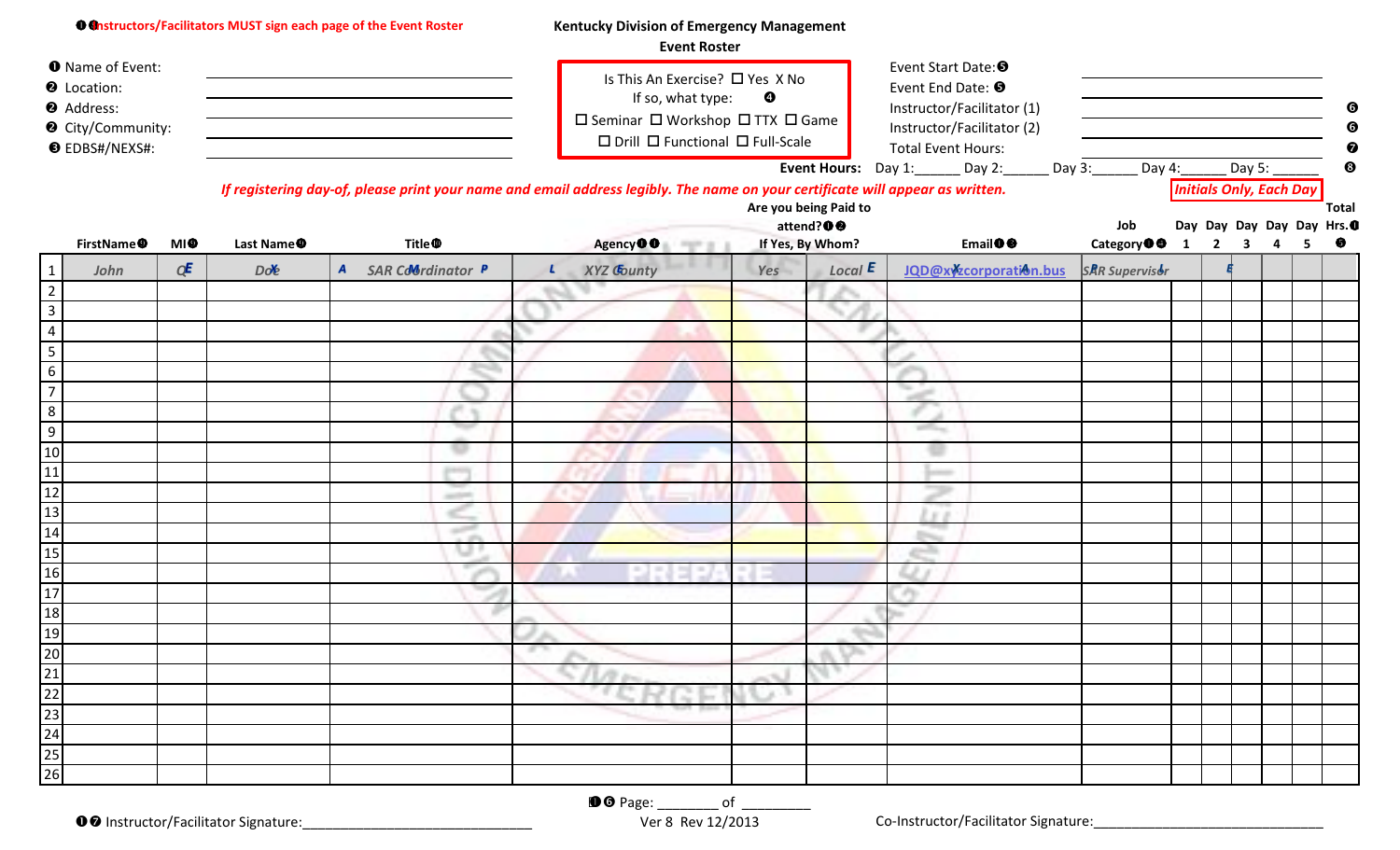| <b>O Onstructors/Facilitators MUST sign each page of the Event Roster</b>                                                   |                                   |            |                                   | <b>Kentucky Division of Emergency Management</b><br><b>Event Roster</b> |                                                                                                                                                                                        |                       |                                                                                          |                                                                                                                                                         |                                           |                |                                   |                                                           |                                                          |
|-----------------------------------------------------------------------------------------------------------------------------|-----------------------------------|------------|-----------------------------------|-------------------------------------------------------------------------|----------------------------------------------------------------------------------------------------------------------------------------------------------------------------------------|-----------------------|------------------------------------------------------------------------------------------|---------------------------------------------------------------------------------------------------------------------------------------------------------|-------------------------------------------|----------------|-----------------------------------|-----------------------------------------------------------|----------------------------------------------------------|
| <b>O</b> Name of Event:<br><b>@</b> Location:<br><b>@</b> Address:<br><sup>O</sup> City/Community:<br><b>O</b> EDBS#/NEXS#: |                                   |            |                                   |                                                                         | Is This An Exercise? □ Yes X No<br>If so, what type:<br>$\square$ Seminar $\square$ Workshop $\square$ TTX $\square$ Game<br>$\square$ Drill $\square$ Functional $\square$ Full-Scale | $\boldsymbol{\Theta}$ |                                                                                          | Event Start Date: <sup>0</sup><br>Event End Date: <sup>6</sup><br>Instructor/Facilitator (1)<br>Instructor/Facilitator (2)<br><b>Total Event Hours:</b> |                                           |                |                                   |                                                           | ❻<br>❺<br>❼                                              |
|                                                                                                                             | FirstName <sup><sup>®</sup></sup> | <b>MI®</b> | Last Name <sup><sup>O</sup></sup> | <b>Title</b> <sup>®</sup>                                               | If registering day-of, please print your name and email address legibly. The name on your certificate will appear as written.<br>Agency <sup>OO</sup><br><b>PERCHAND</b>               |                       | Event Hours: Day 1:<br>Are you being Paid to<br>attend? <sup>O</sup><br>If Yes, By Whom? | Day 2:<br>Day 3:<br>Email <sup>0</sup>                                                                                                                  | Day 4:<br>Job<br>Category <sup>OO</sup> 1 | $\overline{2}$ | Day 5:<br>$\overline{\mathbf{3}}$ | <b>Initials Only, Each Day</b><br>$\overline{\mathbf{4}}$ | ❸<br>Total<br>Day Day Day Day Day Hrs. <sup>0</sup><br>€ |
|                                                                                                                             |                                   |            |                                   |                                                                         |                                                                                                                                                                                        |                       |                                                                                          |                                                                                                                                                         |                                           |                |                                   |                                                           |                                                          |
|                                                                                                                             |                                   |            |                                   |                                                                         |                                                                                                                                                                                        |                       |                                                                                          |                                                                                                                                                         |                                           |                |                                   |                                                           |                                                          |
|                                                                                                                             |                                   |            |                                   |                                                                         |                                                                                                                                                                                        |                       |                                                                                          |                                                                                                                                                         |                                           |                |                                   |                                                           |                                                          |
|                                                                                                                             |                                   |            |                                   |                                                                         |                                                                                                                                                                                        |                       |                                                                                          |                                                                                                                                                         |                                           |                |                                   |                                                           |                                                          |
|                                                                                                                             |                                   |            |                                   |                                                                         |                                                                                                                                                                                        |                       |                                                                                          |                                                                                                                                                         |                                           |                |                                   |                                                           |                                                          |
|                                                                                                                             |                                   |            |                                   |                                                                         |                                                                                                                                                                                        |                       |                                                                                          |                                                                                                                                                         |                                           |                |                                   |                                                           |                                                          |
|                                                                                                                             |                                   |            |                                   |                                                                         |                                                                                                                                                                                        |                       |                                                                                          |                                                                                                                                                         |                                           |                |                                   |                                                           |                                                          |
|                                                                                                                             |                                   |            |                                   |                                                                         |                                                                                                                                                                                        |                       |                                                                                          |                                                                                                                                                         |                                           |                |                                   |                                                           |                                                          |
|                                                                                                                             |                                   |            |                                   |                                                                         |                                                                                                                                                                                        |                       |                                                                                          |                                                                                                                                                         |                                           |                |                                   |                                                           |                                                          |
| <u>27 ما 28 ما 32 ما 32 ما 32 ما 32 ما 33 ما 33 ما 33 ما 33 ما 33 ما 33 ما 33 ما 33 ما 33 ما 33 ما 33 ما </u>               |                                   |            |                                   |                                                                         |                                                                                                                                                                                        |                       |                                                                                          |                                                                                                                                                         |                                           |                |                                   |                                                           |                                                          |
|                                                                                                                             |                                   |            |                                   | governmy                                                                |                                                                                                                                                                                        |                       |                                                                                          |                                                                                                                                                         |                                           |                |                                   |                                                           |                                                          |
|                                                                                                                             |                                   |            |                                   |                                                                         |                                                                                                                                                                                        |                       |                                                                                          |                                                                                                                                                         |                                           |                |                                   |                                                           |                                                          |
| 39                                                                                                                          |                                   |            |                                   |                                                                         |                                                                                                                                                                                        |                       |                                                                                          | <b>Street of the United States</b>                                                                                                                      |                                           |                |                                   |                                                           |                                                          |
|                                                                                                                             |                                   |            |                                   |                                                                         |                                                                                                                                                                                        |                       |                                                                                          |                                                                                                                                                         |                                           |                |                                   |                                                           |                                                          |
| $\begin{array}{r} 40 \\ 41 \\ 42 \\ 43 \\ 44 \\ 45 \end{array}$                                                             |                                   |            |                                   |                                                                         |                                                                                                                                                                                        |                       |                                                                                          | والسنبر                                                                                                                                                 |                                           |                |                                   |                                                           |                                                          |
|                                                                                                                             |                                   |            |                                   |                                                                         |                                                                                                                                                                                        |                       |                                                                                          |                                                                                                                                                         |                                           |                |                                   |                                                           |                                                          |
|                                                                                                                             |                                   |            |                                   |                                                                         |                                                                                                                                                                                        |                       |                                                                                          |                                                                                                                                                         |                                           |                |                                   |                                                           |                                                          |
|                                                                                                                             |                                   |            |                                   |                                                                         |                                                                                                                                                                                        |                       |                                                                                          |                                                                                                                                                         |                                           |                |                                   |                                                           |                                                          |
|                                                                                                                             |                                   |            |                                   |                                                                         |                                                                                                                                                                                        |                       |                                                                                          |                                                                                                                                                         |                                           |                |                                   |                                                           |                                                          |
|                                                                                                                             |                                   |            |                                   |                                                                         |                                                                                                                                                                                        |                       | ñ.                                                                                       |                                                                                                                                                         |                                           |                |                                   |                                                           |                                                          |
|                                                                                                                             |                                   |            |                                   |                                                                         |                                                                                                                                                                                        | <b>COLL</b>           | ND.                                                                                      |                                                                                                                                                         |                                           |                |                                   |                                                           |                                                          |
|                                                                                                                             |                                   |            |                                   |                                                                         |                                                                                                                                                                                        |                       |                                                                                          |                                                                                                                                                         |                                           |                |                                   |                                                           |                                                          |
| 46<br>41<br>51<br>51<br>52<br>52                                                                                            |                                   |            |                                   |                                                                         | North Board                                                                                                                                                                            |                       |                                                                                          |                                                                                                                                                         |                                           |                |                                   |                                                           |                                                          |
|                                                                                                                             |                                   |            |                                   |                                                                         |                                                                                                                                                                                        |                       |                                                                                          |                                                                                                                                                         |                                           |                |                                   |                                                           |                                                          |
|                                                                                                                             |                                   |            |                                   |                                                                         |                                                                                                                                                                                        |                       |                                                                                          |                                                                                                                                                         |                                           |                |                                   |                                                           |                                                          |
|                                                                                                                             |                                   |            |                                   |                                                                         |                                                                                                                                                                                        |                       |                                                                                          |                                                                                                                                                         |                                           |                |                                   |                                                           |                                                          |

 $\text{TO Page:} \quad \text{O = 8} \quad \text{O = 12} \quad \text{O = 12} \quad \text{O = 12} \quad \text{O = 12} \quad \text{O = 12} \quad \text{O = 12} \quad \text{O = 12} \quad \text{O = 12} \quad \text{O = 12} \quad \text{O = 12} \quad \text{O = 12} \quad \text{O = 12} \quad \text{O = 12} \quad \text{O = 12} \quad \text{O = 12} \quad \text{O = 12} \quad \text{O = 12} \quad \text{O = 12} \quad \text{$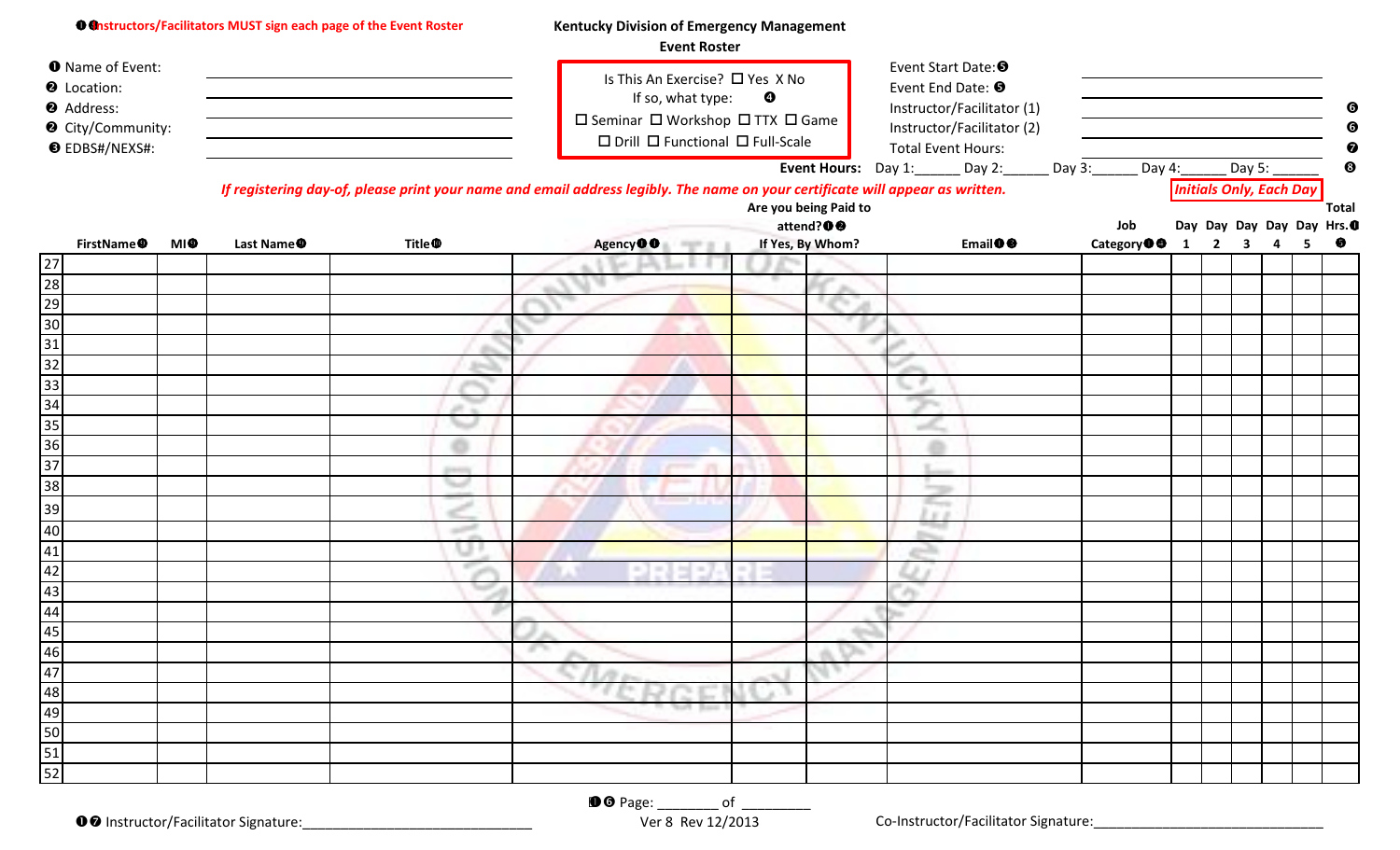|                                                                                                                    |            | <b>O @nstructors/Facilitators MUST sign each page of the Event Roster</b> |                           | <b>Kentucky Division of Emergency Management</b><br><b>Event Roster</b>                                                                                                       |                       |                                                                                          |                                                                                                                                              |                                         |              |                |                                                                                                                   |                 |
|--------------------------------------------------------------------------------------------------------------------|------------|---------------------------------------------------------------------------|---------------------------|-------------------------------------------------------------------------------------------------------------------------------------------------------------------------------|-----------------------|------------------------------------------------------------------------------------------|----------------------------------------------------------------------------------------------------------------------------------------------|-----------------------------------------|--------------|----------------|-------------------------------------------------------------------------------------------------------------------|-----------------|
| <b>O</b> Name of Event:<br><b>@</b> Location:<br>Address:<br><sup>O</sup> City/Community:<br><b>O</b> EDBS#/NEXS#: |            |                                                                           |                           | Is This An Exercise? □ Yes X No<br>If so, what type:<br>$\square$ Seminar $\square$ Workshop $\square$ TTX $\square$ Game<br>$\Box$ Drill $\Box$ Functional $\Box$ Full-Scale | $\boldsymbol{\Theta}$ |                                                                                          | Event Start Date: 0<br>Event End Date: <sup>6</sup><br>Instructor/Facilitator (1)<br>Instructor/Facilitator (2)<br><b>Total Event Hours:</b> |                                         |              |                |                                                                                                                   | ❻<br>❻<br>❼     |
| FirstName <sup><sup>®</sup></sup>                                                                                  | <b>MIO</b> | Last Name <sup><sup>O</sup></sup>                                         | <b>Title</b> <sup>®</sup> | If registering day-of, please print your name and email address legibly. The name on your certificate will appear as written.<br>Agency <sup>OO</sup>                         |                       | <b>Event Hours:</b><br>Are you being Paid to<br>attend? <sup>O</sup><br>If Yes, By Whom? | Day 2:<br>Day $1:$<br>Day 3:<br>Email <sup>O</sup>                                                                                           | Day 4:<br>Job<br>Category <sup>OO</sup> | $\mathbf{1}$ | $\overline{2}$ | Day 5:<br><b>Initials Only, Each Day</b><br>Day Day Day Day Day Hrs. <sup>0</sup><br>$\overline{\mathbf{3}}$<br>4 | ❸<br>Total<br>€ |
|                                                                                                                    |            |                                                                           |                           |                                                                                                                                                                               |                       |                                                                                          |                                                                                                                                              |                                         |              |                |                                                                                                                   |                 |
| $\frac{53}{54}$                                                                                                    |            |                                                                           |                           |                                                                                                                                                                               |                       |                                                                                          |                                                                                                                                              |                                         |              |                |                                                                                                                   |                 |
|                                                                                                                    |            |                                                                           |                           |                                                                                                                                                                               |                       |                                                                                          |                                                                                                                                              |                                         |              |                |                                                                                                                   |                 |
|                                                                                                                    |            |                                                                           |                           |                                                                                                                                                                               |                       |                                                                                          |                                                                                                                                              |                                         |              |                |                                                                                                                   |                 |
|                                                                                                                    |            |                                                                           |                           |                                                                                                                                                                               |                       |                                                                                          |                                                                                                                                              |                                         |              |                |                                                                                                                   |                 |
|                                                                                                                    |            |                                                                           |                           |                                                                                                                                                                               |                       |                                                                                          |                                                                                                                                              |                                         |              |                |                                                                                                                   |                 |
|                                                                                                                    |            |                                                                           |                           |                                                                                                                                                                               |                       |                                                                                          |                                                                                                                                              |                                         |              |                |                                                                                                                   |                 |
| 56<br>57<br>58<br>59<br>60<br>61<br>62                                                                             |            |                                                                           |                           |                                                                                                                                                                               |                       |                                                                                          |                                                                                                                                              |                                         |              |                |                                                                                                                   |                 |
|                                                                                                                    |            |                                                                           |                           |                                                                                                                                                                               |                       |                                                                                          |                                                                                                                                              |                                         |              |                |                                                                                                                   |                 |
|                                                                                                                    |            |                                                                           |                           |                                                                                                                                                                               |                       |                                                                                          |                                                                                                                                              |                                         |              |                |                                                                                                                   |                 |
|                                                                                                                    |            |                                                                           |                           |                                                                                                                                                                               |                       |                                                                                          |                                                                                                                                              |                                         |              |                |                                                                                                                   |                 |
|                                                                                                                    |            |                                                                           |                           |                                                                                                                                                                               |                       |                                                                                          |                                                                                                                                              |                                         |              |                |                                                                                                                   |                 |
|                                                                                                                    |            |                                                                           |                           |                                                                                                                                                                               |                       |                                                                                          | <b>STANDS</b>                                                                                                                                |                                         |              |                |                                                                                                                   |                 |
| 63<br>64<br>65<br>66<br>67<br>68                                                                                   |            |                                                                           |                           |                                                                                                                                                                               |                       |                                                                                          |                                                                                                                                              |                                         |              |                |                                                                                                                   |                 |
|                                                                                                                    |            |                                                                           |                           |                                                                                                                                                                               |                       |                                                                                          |                                                                                                                                              |                                         |              |                |                                                                                                                   |                 |
|                                                                                                                    |            |                                                                           |                           | $-1-1-1$                                                                                                                                                                      |                       |                                                                                          | -                                                                                                                                            |                                         |              |                |                                                                                                                   |                 |
| $\frac{69}{70}$                                                                                                    |            |                                                                           |                           |                                                                                                                                                                               |                       |                                                                                          |                                                                                                                                              |                                         |              |                |                                                                                                                   |                 |
|                                                                                                                    |            |                                                                           |                           |                                                                                                                                                                               |                       |                                                                                          |                                                                                                                                              |                                         |              |                |                                                                                                                   |                 |
|                                                                                                                    |            |                                                                           |                           |                                                                                                                                                                               |                       |                                                                                          |                                                                                                                                              |                                         |              |                |                                                                                                                   |                 |
|                                                                                                                    |            |                                                                           |                           |                                                                                                                                                                               |                       |                                                                                          |                                                                                                                                              |                                         |              |                |                                                                                                                   |                 |
|                                                                                                                    |            |                                                                           |                           |                                                                                                                                                                               |                       |                                                                                          |                                                                                                                                              |                                         |              |                |                                                                                                                   |                 |
|                                                                                                                    |            |                                                                           |                           |                                                                                                                                                                               |                       |                                                                                          |                                                                                                                                              |                                         |              |                |                                                                                                                   |                 |
|                                                                                                                    |            |                                                                           |                           | ч<br>m.                                                                                                                                                                       |                       |                                                                                          |                                                                                                                                              |                                         |              |                |                                                                                                                   |                 |
|                                                                                                                    |            |                                                                           |                           |                                                                                                                                                                               |                       |                                                                                          |                                                                                                                                              |                                         |              |                |                                                                                                                   |                 |
| 71<br>72<br>73<br>74<br>75<br>76<br>77<br>78                                                                       |            |                                                                           |                           |                                                                                                                                                                               |                       |                                                                                          |                                                                                                                                              |                                         |              |                |                                                                                                                   |                 |
|                                                                                                                    |            |                                                                           |                           |                                                                                                                                                                               |                       |                                                                                          |                                                                                                                                              |                                         |              |                |                                                                                                                   |                 |

|  | $\mathbf{\mathbf{\mathbf{\Theta}}}$ Page: |  |  |
|--|-------------------------------------------|--|--|
|--|-------------------------------------------|--|--|